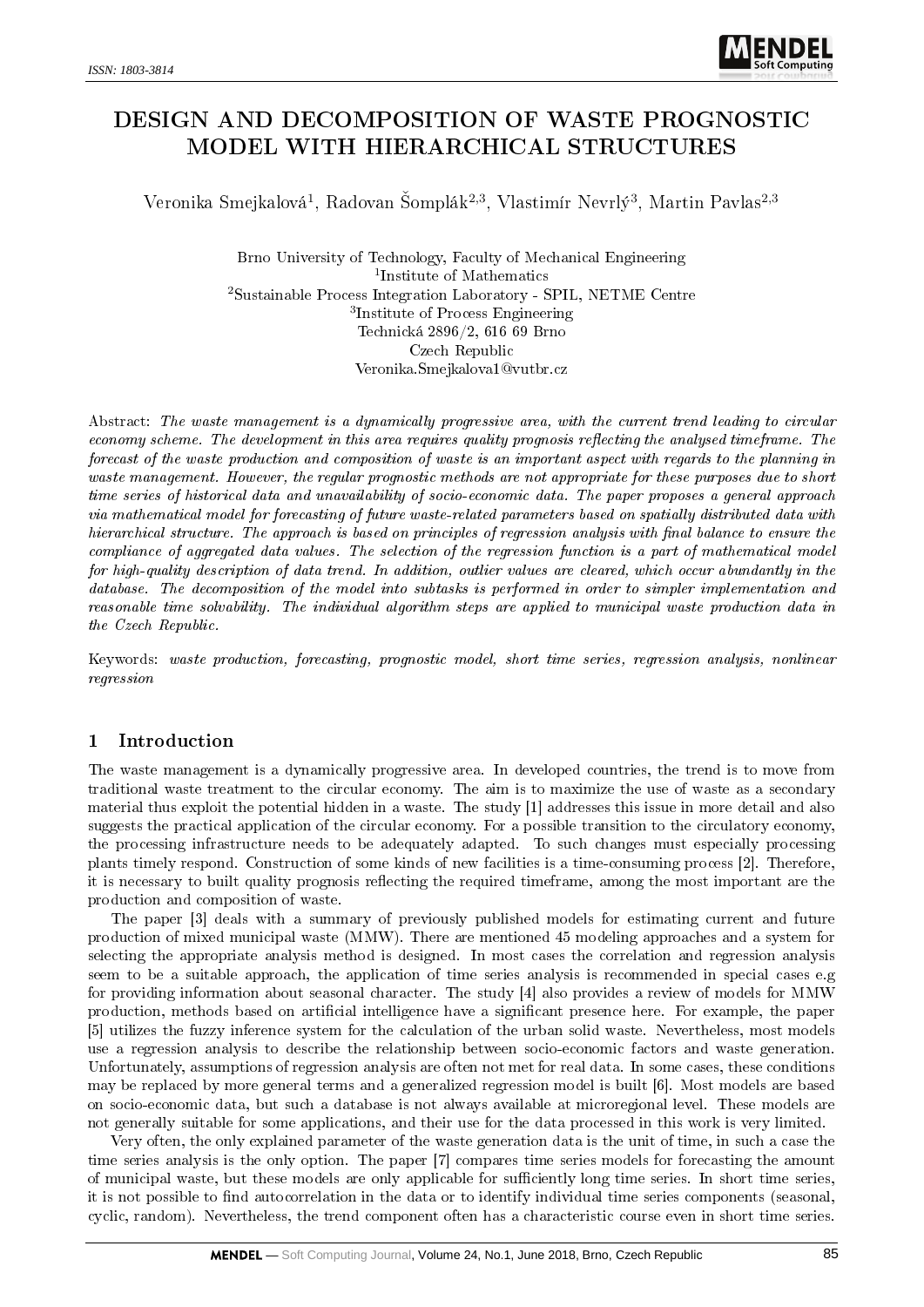

The work [8] deals with forecasting of MMW production with respect to the case study for the Romanian city of Iasi. The authors use the Waste Prognostic Tool [9] and Minitab in combination with regression analysis and time series analysis. As the most suitable trend model appears to be S-curves both for the total production of MMW and for individual components of waste in MMW.

This work proposes a methodology for forecasting waste production on the basis of the annual data available for a very short time series. This is done for different levels of detail (country level, regional level, microregional level). Traditional prognostic procedures fail because of unavailability socio-economic data at microregional level. Thus, the problem of waste amount identification is introduced through a mixed integer non-linear programming model, which maintains the relations arising from the character of the task. However, the regular methods for solving this model fail due to its complexity. The heuristic approaches come in such cases, while the decomposition of the problem into smaller parts is commonly used. The procedure uses the principles of regression analysis to model the trend in historical data, where the only independent variable is the time. Consistency between predicted values of waste generation is ensured by the final balance in the reference year. The hierarchy of territorial units and different waste code numbers are maintained for such adjusted values. The presented approach can be applied to arbitrary data with a spatial or type hierarchical structure.

### 2 Mathematical Model

In this section, prognostic model based on principles of regression analysis will be presented. The model determines the optimal choice for trend function with outliers detection and final balance at the same time. This model consists of two parts, where the results of the first stage are used for the second stage. Details of these two parts are described in the following subsections. First of all, the necessary sets, parameters and decision variables are defined

#### sets in di

| index determining year of the forecast                          |                                                                                                | index of data set, $J \subset I$                                                                                                                                                                                                                                                                                        |
|-----------------------------------------------------------------|------------------------------------------------------------------------------------------------|-------------------------------------------------------------------------------------------------------------------------------------------------------------------------------------------------------------------------------------------------------------------------------------------------------------------------|
| index determining aggregation of territorial unit               | $n \in N$                                                                                      | index of territorial unit                                                                                                                                                                                                                                                                                               |
| index determining aggregation of catalog numbers                | $h\in H$                                                                                       | index of waste catalog number                                                                                                                                                                                                                                                                                           |
| index of regression function                                    |                                                                                                |                                                                                                                                                                                                                                                                                                                         |
|                                                                 |                                                                                                |                                                                                                                                                                                                                                                                                                                         |
| production of waste $h$ in year $j$ in the territory $n$        | $y_{j,s,t}$                                                                                    | aggregation of data $d_{j,n,h}$                                                                                                                                                                                                                                                                                         |
| matrix reflecting the hierarchy of territorial units            | $v_{s,t}$                                                                                      | weight of aggregation                                                                                                                                                                                                                                                                                                   |
| matrix reflecting the hierarchy of catalog numbers              | $M_{\odot}$                                                                                    | value much higher than all conditions                                                                                                                                                                                                                                                                                   |
| weight of aggregation with omitted data z                       | $l_{j,z}$                                                                                      | 0-1 indicator of omission data $z$                                                                                                                                                                                                                                                                                      |
| number of regression parameters in function $k$                 | $Q_{s,t}$                                                                                      | critical value of the criterion $D_{s,t,z}$                                                                                                                                                                                                                                                                             |
| indicator of chosen regression function                         |                                                                                                | indicator of outliers                                                                                                                                                                                                                                                                                                   |
|                                                                 |                                                                                                |                                                                                                                                                                                                                                                                                                                         |
|                                                                 |                                                                                                |                                                                                                                                                                                                                                                                                                                         |
| regression parameters x                                         |                                                                                                |                                                                                                                                                                                                                                                                                                                         |
|                                                                 |                                                                                                |                                                                                                                                                                                                                                                                                                                         |
|                                                                 |                                                                                                |                                                                                                                                                                                                                                                                                                                         |
| vector of regression parameters, $\dim(\mathbf{x}) = \max(p_k)$ |                                                                                                |                                                                                                                                                                                                                                                                                                                         |
|                                                                 | parameters<br>$f_{i,s,t,k}(\mathbf{x})$<br>$f_{i,s,t,k,z}^*(\mathbf{x})$<br>decision variables | sets and muices<br>$j, z \in J$<br>$E_{j,s,t}$<br>regression function k for groups s and t with independent variable i and parameters $\bf{x}$<br>regression function $k$ for omitted data z, groups s and t with independent variable i and<br>estimate of production based on aggregation $s$ and $t$ in the year $i$ |

 $b_{s,t,k}$  binary variable, 1 for chosen function, otherwise 0

- $D_{s,t,z}$  value of criterion with omitted point z
- $Se_{s,t}^2$ estimate of residual variance

 $m_{j,s,t,z}^{\ast}$ estimate of production based on aggregation  $s$  and  $t$  in the year  $i$  and omitted data  $z$ 

 $\varepsilon_{s,t,z}$  binary variable, 0 if  $D_{s,t,z} < Q_{s,t}$ , otherwise 1

 $\alpha_{s,t}$  binary variable, 1 for decreasing trend, 0 for increasing trend

### 2.1 Regression Function Selection and Detection of Outliers

The first part of the model consists of regression function selection and detection of outliers. The quality model can only be created with the appropriate regression function  $f_{i,s,t,k}(\mathbf{x})$ , which has the ability to describe trend in historical data. On the assumption that the individual time series may be characterized by a completely different course, the possibility of selecting the regression function is preserved. The binary variable  $b_{s,t,k}$  always activates the only one function from the set  $K$ . This part of mathematical model also includes identification of outliers through Cook's distance [10].

### Objective function

The objective function (1) minimizes the sum of squared errors, where  $v_{s,t}$  and  $w_{s,t,z}$  normalize balancing data. The parameter  $y_{j,s,t}$  determines aggregation of data,  $m_{j,s,t}$  and  $m_{j,s,t,z}^*$  are estimations of production. The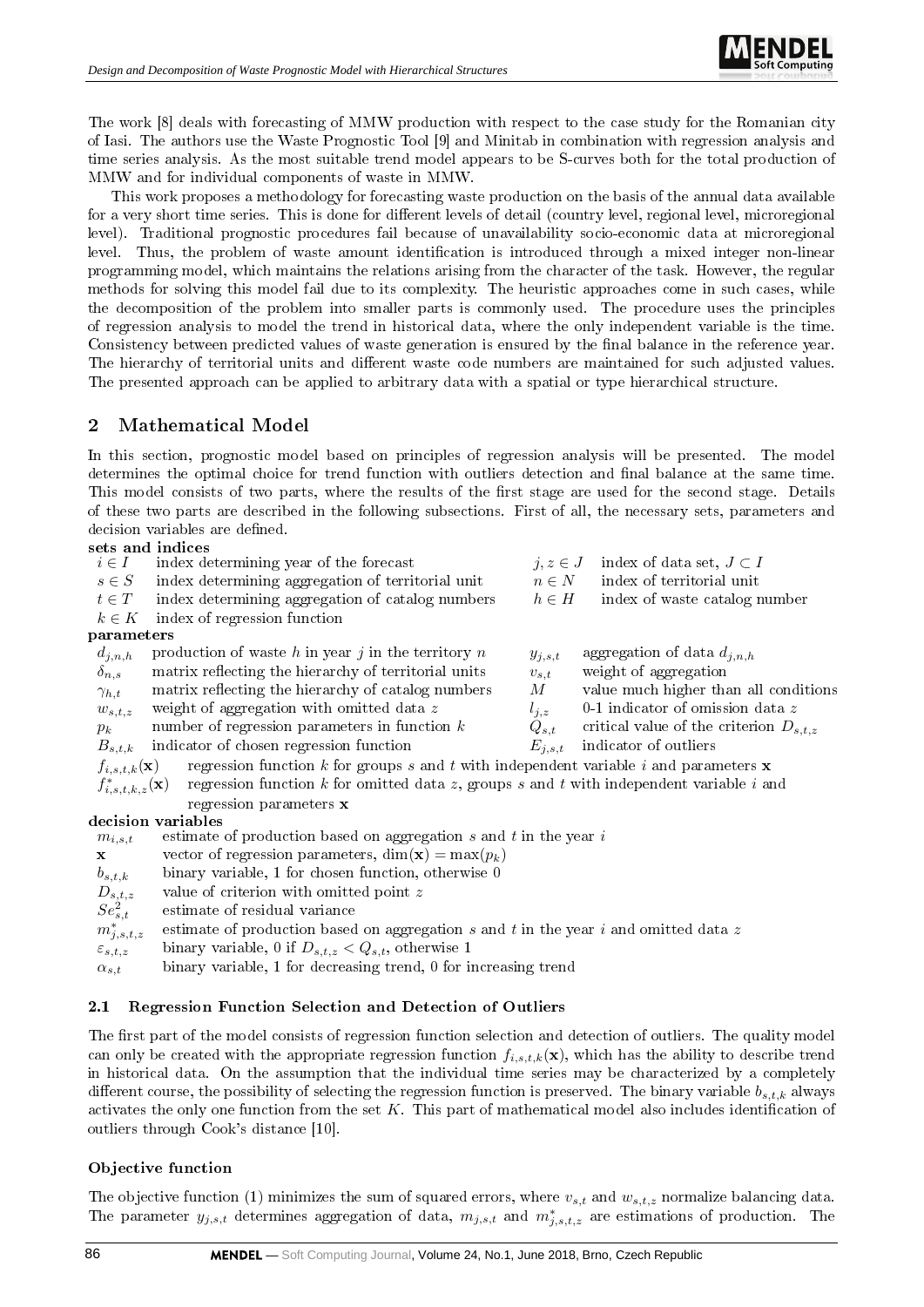objective function consists of two parts. First of them makes estimation based on the complete dataset and it is multiplied by a large value M. This measure puts a higher priority on this section and therefore the regression function is selected for complete time series. The second part works with omitted data by vector  $l_{j,z}$ , e.g. for omitting the first point  $l_{j,1} = (0, 1, 1, 1, ..., 1)$ .

$$
\overline{\lim_{|J|}} \quad M \sum_{s \in S} \sum_{t \in T} \sum_{j \in J} v_{s,t} (m_{j,s,t} - y_{j,s,t})^2 +
$$
\n
$$
\sum_{s \in S} \sum_{t \in T} \sum_{j \in J} \sum_{z \in J} l_{j,z} w_{s,t,z} (m_{j,s,t,z}^* - y_{j,s,t})^2.
$$
\n(1)

#### Constraints

The aggregated  $y_{i,s,t}$  data are formed in the condition (2) to create territorial s and waste groups t from original data  $d_{i,n,h}$ . The model admits all possible aggregations, so the matrix  $\delta_{n,s}$  defines all pairs, triples etc. of territories. The aggregations of waste types are constructed in the same way through the matrix  $\gamma_{h,t}$ .

$$
y_{j,s,t} = \sum_{h \in H} \left( \sum_{n \in N} d_{j,n,h} \delta_{n,s} \right) \gamma_{h,t}, \forall j \in J, \forall s \in S, \forall t \in T.
$$
\n
$$
(2)
$$

The waste production can have completely different character for individual units. The model retains the choice of the regression function  $f_{i,s,t,k}(\mathbf{x})$  from the set K (3), using binary variable  $b_{s,t,k}$  (5). Because the sum of  $b_{s,t,k}$  over k is equal to one (4), the only one regression function is active for calculation of estimation  $m_{i,s,t}$ .

$$
m_{i,s,t} = \sum_{k \in K} f_{i,s,t,k}(\mathbf{x}) b_{s,t,k}, \forall i \in I, \forall s \in S, \forall t \in T,
$$
\n(3)

$$
\sum_{k \in K} b_{s,t,k} = 1, \forall s \in S, \forall t \in T,
$$
\n
$$
(4)
$$

$$
b_{s,t,k} \in \{0,1\}, \forall s \in S, \forall k \in K, \forall t \in T.
$$
\n
$$
(5)
$$

The minimum  $u_{s,t}$  and maximum  $U_{s,t}$  production limits prevent unrealistic changes in production in the period under review  $I$ ,  $(6)$ .

$$
u_{s,t} \le m_{i,s,t} \le U_{s,t}, \forall i \in I, \forall s \in S, \forall t \in T.
$$
\n
$$
(6)
$$

The functions contained in the set  $K$  do not have generally a monotonic course, but due to the dataset, this property is required. The condition (7) ensures a monotonous trend, where binary variable  $\alpha_{s,t}$  (8) takes the value 0 for increasing trend and 1 for decreasing trend.

$$
(2\alpha_{s,t} - 1)(m_{i+1,s,t} - m_{i,s,t}) \le 0, \forall s \in S, \forall t \in T, \forall i = 1, ..., |I| - 1,
$$
\n(7)

$$
\alpha_{s,t} \in \{0,1\}, \forall s \in S, \forall t \in T. \tag{8}
$$

Appropriate measure for detecting influential observation in the case of linear and nonlinear regression is Cook's distance (9) [10]. This criterion is based on tracking regression model changes after skipping individual points from dataset. The squared difference between models is normalized by estimating the variance of residues and the number of parameters of regression function.

$$
D_{s,t,z} = \frac{\sum_{j \in J} (m_{j,s,t} - m_{j,s,t,z}^*)^2}{Se_{s,t}^2 \sum_{k \in K} p_k b_{s,t,k}}, \forall s \in S, \forall t \in T, \forall z \in J.
$$
\n(9)

The constraints (10)-(14) ensure computation of values, which are needed for Cook's distance calculation. The regression models  $m^*_{j,s,t,z}$  with omitted point z are created using already selected function (10). Equation (11) limits minimum and maximum waste production, (12) and (13) again maintains a monotonous trend. The estimation of the residues variance is calculated in (14).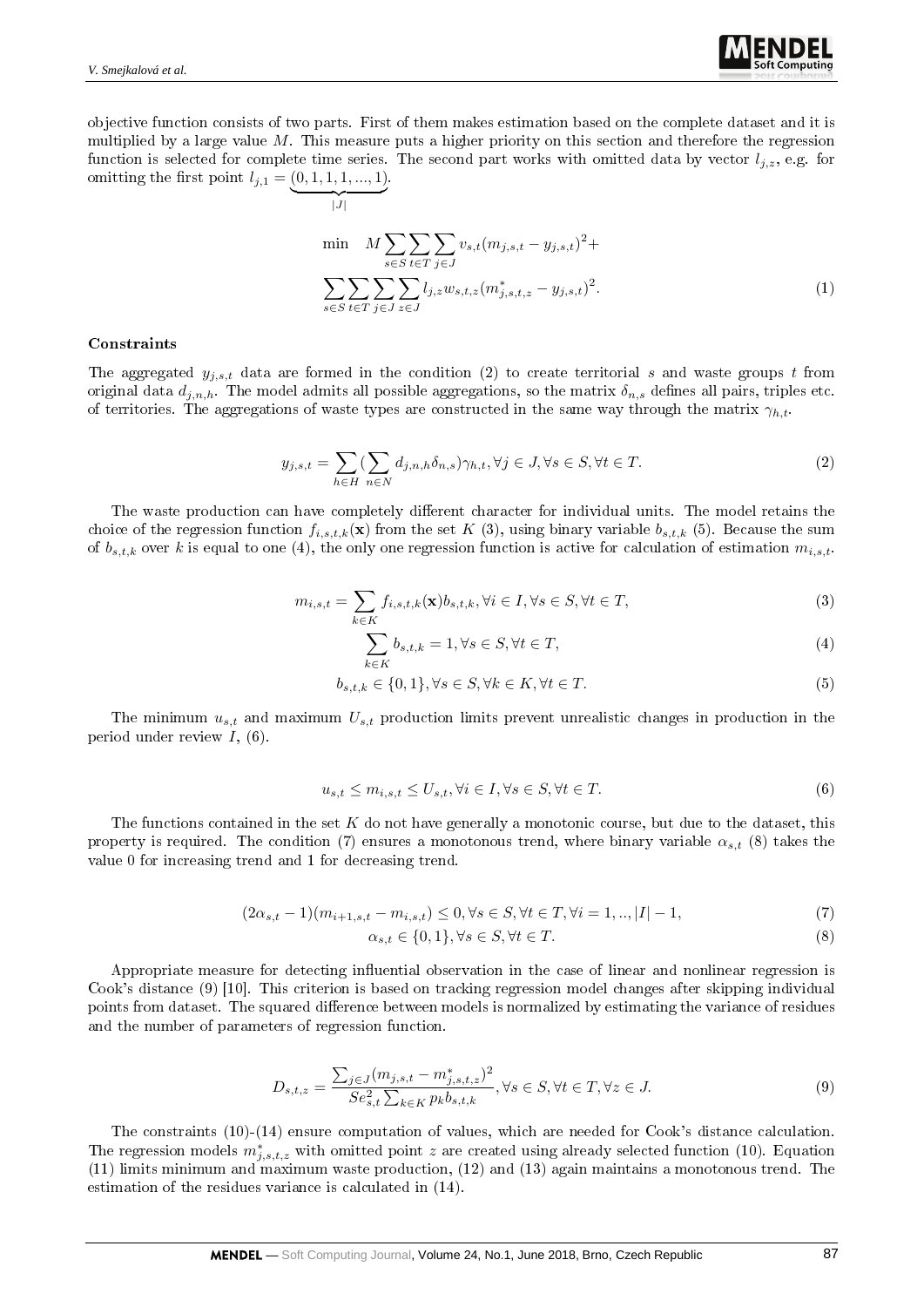

$$
u_{s,t} \le m_{i,s,t,z}^* \le U_{s,t}, \forall i \in I, \forall s \in S, \forall t \in T,
$$
\n
$$
(11)
$$

$$
(2\alpha_{s,t,z}-1)(m^*_{i+1,s,t,z}-m^*_{i,s,t,z}) \le 0, \forall s \in S, \forall t \in T, \forall z \in J, \forall i = 1,..,|I|-1,
$$
\n
$$
(12)
$$

$$
\alpha_{s,t,z} \in \{0,1\}, \forall s \in S, \forall t \in T, \forall z \in J,\tag{13}
$$

$$
Se_{s,t}^{2} = \frac{1}{|J|} \sum_{j \in J} \left( (m_{j,s,t} - y_{j,s,t}) - \frac{\sum_{j \in J} (m_{j,s,t} - y_{j,s,t})}{|J|} \right)^{2}, \forall s \in S, \forall t \in T.
$$
 (14)

The Cook's distance  $D_{s,t,z}$  is compared with the critical value  $Q_{s,t}$ , which is in most cases equal to 1 [11]. In the part (15)-(17) the binary variable  $\varepsilon_{s,t,z}$  is equal to 1, if the critical value was exceeded. The outliers are marked in this way.

$$
D_{s,t,z} \le Q_{s,t} + M\varepsilon_{s,t,z}, \forall s \in S, \forall t \in T, \forall z \in J,
$$
\n
$$
(15)
$$

$$
D_{s,t,z} > Q_{s,t} \varepsilon_{s,t,z}, \forall s \in S, \forall t \in T, \forall z \in J,
$$
\n
$$
(16)
$$

$$
\varepsilon_{s,t,z} \in \{0,1\}, \forall s \in S, \forall z \in J, \forall t \in T.
$$
\n
$$
(17)
$$

For the second part of the model, variables  $b_{s,t,k}$  and  $\varepsilon_{s,t,z}$  become the parameters according to (18) and (19). The informations about selected regression function and outliers are transferred to the second section of the model.

$$
B_{s,t,k} = b_{s,t,k}, \forall s \in S, \forall t \in T, \forall k \in K,
$$
\n
$$
(18)
$$

$$
E_{j,s,t} = (1 - \varepsilon_{s,t,z}), \forall s \in S, \forall t \in T, \forall j \in J, \forall z \in J.
$$
\n
$$
(19)
$$

#### 2.2 Trend Model in Data and Final Balance

The second part of model determines the trend in historical data using already selected regression function. The outliers are deleted in this section without replacement, see 2.1. In addition, a balance of the simple trend is formed with respect to the hierarchical structure. So amount in higher unit is equal to the sum of amounts in all units, which the higher one consists of. This ensures consistency in aggregate data.

#### Objective function

The weighted sum of squared errors is again minimized, the aggregated data  $y_{j,s,t}$  are given from the previous section. The parameter  $E_{j,s,t}$  is equal to 0 for all outliers, so these detected values have no effect on the objective function.

$$
\min \sum_{s \in S} \sum_{t \in T} \sum_{j \in J} E_{j,s,t} v_{s,t} (m_{j,s,t} - y_{j,s,t})^2.
$$
\n(20)

#### **Constraints**

By (21), the regression model is created using regression functions, which were selected in the previous part of the mathematical model 2.1. So  $B_{s,t,k}$  is not a binary variable but a fixed parameter. The production estimation is also in this case within the limits  $u_{s,t}$  and  $U_{s,t}$ , (22).

$$
m_{i,s,t} = \sum_{k \in K} f_{i,s,t,k}(\mathbf{x}) B_{s,t,k}, \forall i \in I, \forall s \in S, t \in T,
$$
\n
$$
(21)
$$

$$
u_{s,t} \le m_{i,s,t} \le U_{s,t}, \forall i \in I, \forall s \in S, \forall t \in T.
$$
\n
$$
(22)
$$

Each lower territorial element is part of another territorial area. An estimate of production in a given territory must correspond to the sum of the production in all the territories belonging to it. The same applies to aggregated data of waste catalog number. This consistency in the hierarchical structure is ensured for the year  $i_0 \in I$  by correcting of estimates in terms (23) and (24).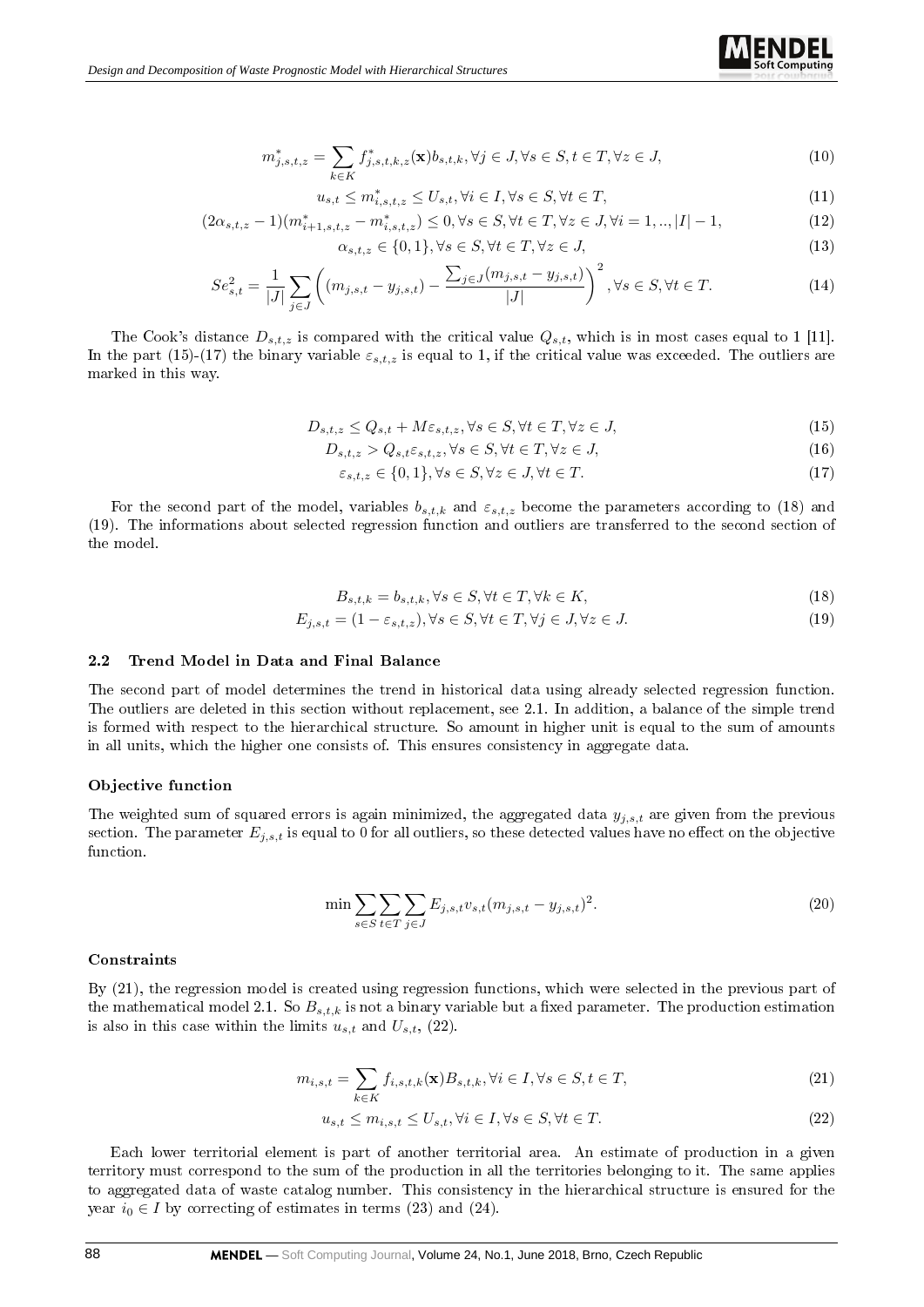

$$
m_{i_0,s,t} = \sum_{n \in \mathbb{N}} m_{i_0,n,t} \delta_{n,s}, \forall s \in \mathbb{S}, \forall t \in \mathbb{T},
$$
\n
$$
(23)
$$

$$
m_{i_0,s,t} = \sum_{h \in H} m_{i_0,s,h} \gamma_{h,t}, \forall s \in S, \forall t \in T.
$$
\n
$$
(24)
$$

The design of the mathematical model, as described in this section, is the problem of mixed integer nonlinear programming. A system of decomposition has been proposed to ensure the solvability of this problem.

### 3 Decomposition of Global Problem

Since the previous mathematical model represents a complicated problem, which contains hundreds of thousands of continuous and especially binary variables, it is split into sub-tasks to ensure the real-time solvability. The data aggregation, trend analysis and detection of outliers are solved gradually instead of one extensive problem and the solution serves as the input to Justine [12]. Complete procedure is illustrated in the Fig. 1. Data could be an input for "Global problem" or alternatively go through the parts of aggregation, trend analysis, outliers and finally Justine. If an outlying point is found, it is deleted and the new trend model is calculated with the regression function which was selected for data without skipping of outliers.



Figure 1: Illustration of the decomposition procedure

The individual steps are applied to the municipal waste production data in the Czech Republic at three levels of territorial division: microregions, regions, the Czech Republic. The application discusses the following groups of waste:

- Selected components of municipal waste
- Certain sorted fractions of waste (paper, plastic, glass)
- Composition of MMW
- Total production of certain sorted fractions of waste (paper, plastic, glass)

#### 3.1 Aggregation

The subject of aggregation was in the interest of the authors of the paper [13]. The aggregated groups were created to produce the best possible data in the sense of smallest residual squares. This modification ensures a reduction of the number of groups compared to global model in constraint (2).

#### 3.2 Trend Analysis

The model of trend in historical data is created with the use of regression analysis where the time is the only one independent variable. Attention is paid to selection of regression functions and determination of initial values, because we are dealing with nonlinear regression.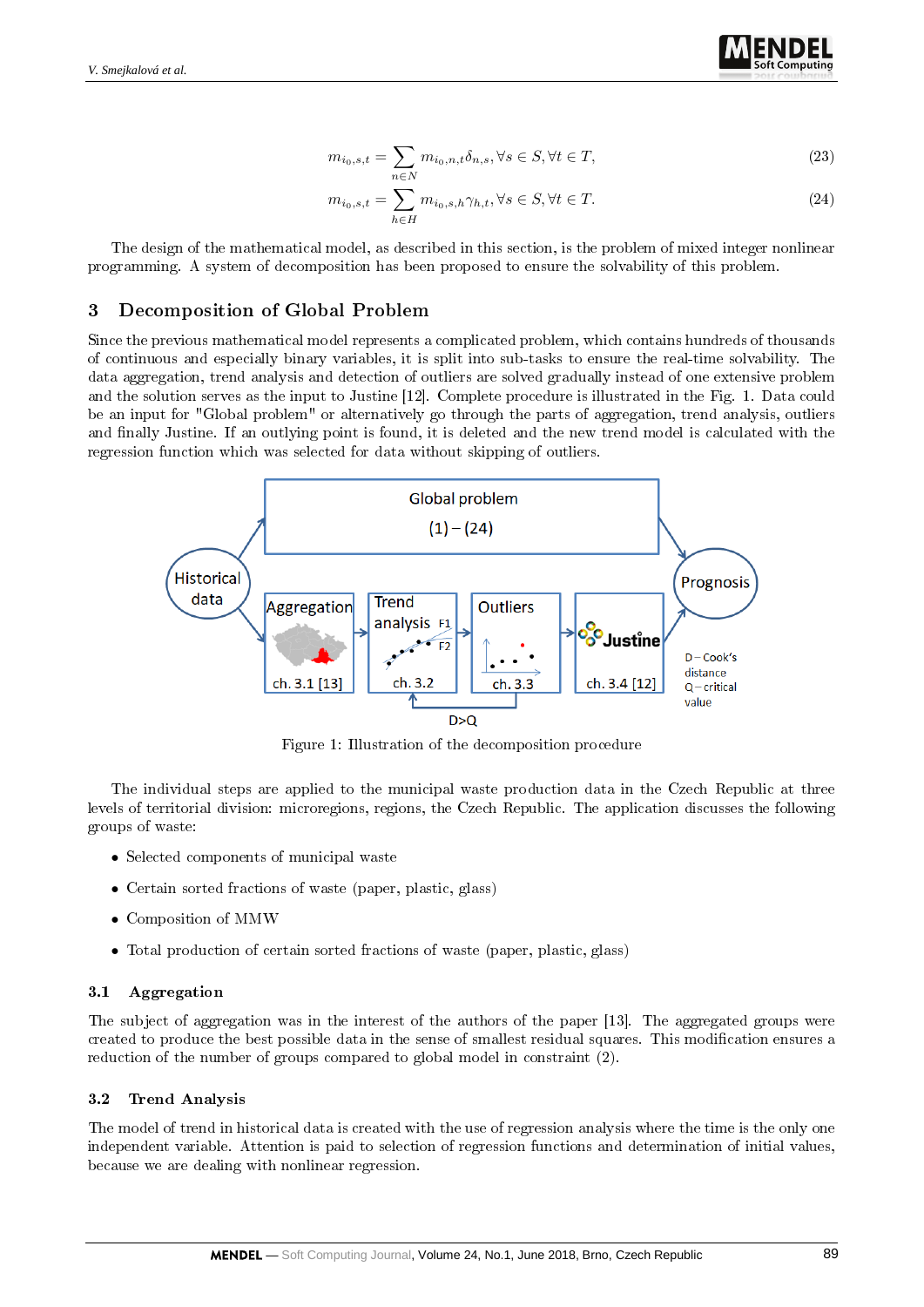### Functions selection

The mathematical model in the section 2 preserves the possibility of regression function selection for each time series through constraint (3). The goal is to create a list of regression functions that characterize tha data trend well thus significantly reduce the amount of functions from the set  $K$ . Analysis of waste production is tested for 12 types of waste in the Czech Republic on a microregional level (206 microregions), which correspond to 2,472 time series that require a regression model. This time-consuming task could be more effective using the cluster analysis and work with representatives only. The methodology was described at [14] using TableCurve 2D software [15], for the municipal waste the function list consists of 10 various regression functions, see Tab. 1.

Table 1: Selected regression functions

| 1. $y = a + bx^c$       | 2. $\ln(y) = a + b \exp(-x)$                                                              | 3. $y = a + \frac{b}{1 + e(\frac{x - c}{d})^2 \exp((1 - e)0.5(\frac{x - c}{d})^2)}$                                       | 4. $y = a + b \frac{(\arctan(\frac{x-c}{d}) + \frac{\pi}{2})}{a}$ |
|-------------------------|-------------------------------------------------------------------------------------------|---------------------------------------------------------------------------------------------------------------------------|-------------------------------------------------------------------|
| 5. $y = a + b \exp(-x)$ | 6. $y^{0.5} = a + b \exp(-x)$                                                             | $\left(1+\frac{(x-c)^2}{d^2e}\right)^{\frac{d}{2}+\frac{1}{2}}$                                                           |                                                                   |
|                         | 8. $y^{-1} = a + b \exp(-x)$ 9. $y = a + \frac{b}{1 + \exp\left(-\frac{x - c}{x}\right)}$ | $\begin{pmatrix} 10. & y = a + b \exp \left( -\exp \left( \frac{-(x-d \ln(\ln(2)) - c)}{d} \right) \right) \end{pmatrix}$ |                                                                   |

The historical data is extrapolated by function, which achieves the highest determination coefficient. Simultaneously, the condition of unchanging monotony on the set I must be satisfiend under  $(7)$ .

Percentage use of regression functions for trend in historical data from all time series summarizes Tab. 2. Function number 9 signicantly exceeds all others, this function belongs to S-curves.

| Table 2: Percentage utilization of regression functions |  |  |  |
|---------------------------------------------------------|--|--|--|
|---------------------------------------------------------|--|--|--|

|                                                             |  | $\cdot$ $\cdot$ |  |  |       |      |
|-------------------------------------------------------------|--|-----------------|--|--|-------|------|
| Function                                                    |  |                 |  |  |       |      |
| Amount of                                                   |  |                 |  |  |       |      |
| time series $[\%]$ 7.39 0.28 2.07 0.34 0.15 0.11 14.44 0.11 |  |                 |  |  | 75.20 | 0.11 |

### Initial values

The selected regression functions clearly indicate nonlinear regression, unfortunately the minimum error can not be specified explicitly. Therefore, the initial values of the regression parameters are required for numerical procedures. The quality initial estimates lead to finding solution faster and more reliably.

The parameter a, in each of the above regression functions, allows the shift the model along the vertical axis. For this reason, the initial estimate of parameter  $a$  is set to the value of last point in the time series. In the case that parameters do not represent some empirical dependence and the function are not linearizable, the paper [16] suggests searching in the grid. The extensive coverage of possible parameters and their combination is generated. Each of these combinations is evaluated and the initial values are determined by the variant with the lowest value of the objective function. Valuable information about approximate regression parameters is output from the software TableCurve 2D. Simultaneously with its use to select the regression function, regression parameters are recorded for representatives of clusters. The minimal and maximal values of each parameter for the representatives are set as the boundaries for its initial value. Nevertheless, the grid is still to extensive so instead of testing all parameters combinations, the initial values are randomly generated from uniform distribution from the interval of minimal and maximal parameter for representatives.

### 3.3 Outlier Detection

The presence of extreme values and outliers can cause distortion of results so their identification is an important assumption of model quality. Waste production data are recorded every year and interval in the years 2009 - 2015 is available for this study. The extreme values do not occur in database and we will focus on outlier detection i.e fluctuations in waste production. The Cook's distance is suitable criterion for utilization in linear and nonlinear regression, this issue is included in mathematical model in part (9)-(17). This measure is based on tracking model changes when omitting individual points.

If the Cook's distance exceeds the critical value, the respective point is marked as influential and is most likely an outlier. Traditionally, the critical value for nonlinear regression is equal to 1. But according to [17], the better interpretation is, that point is influential, if the Cook's distance at this point is significantly higher than at others in the same time series. This high Cook's distances are revealed using Q-test,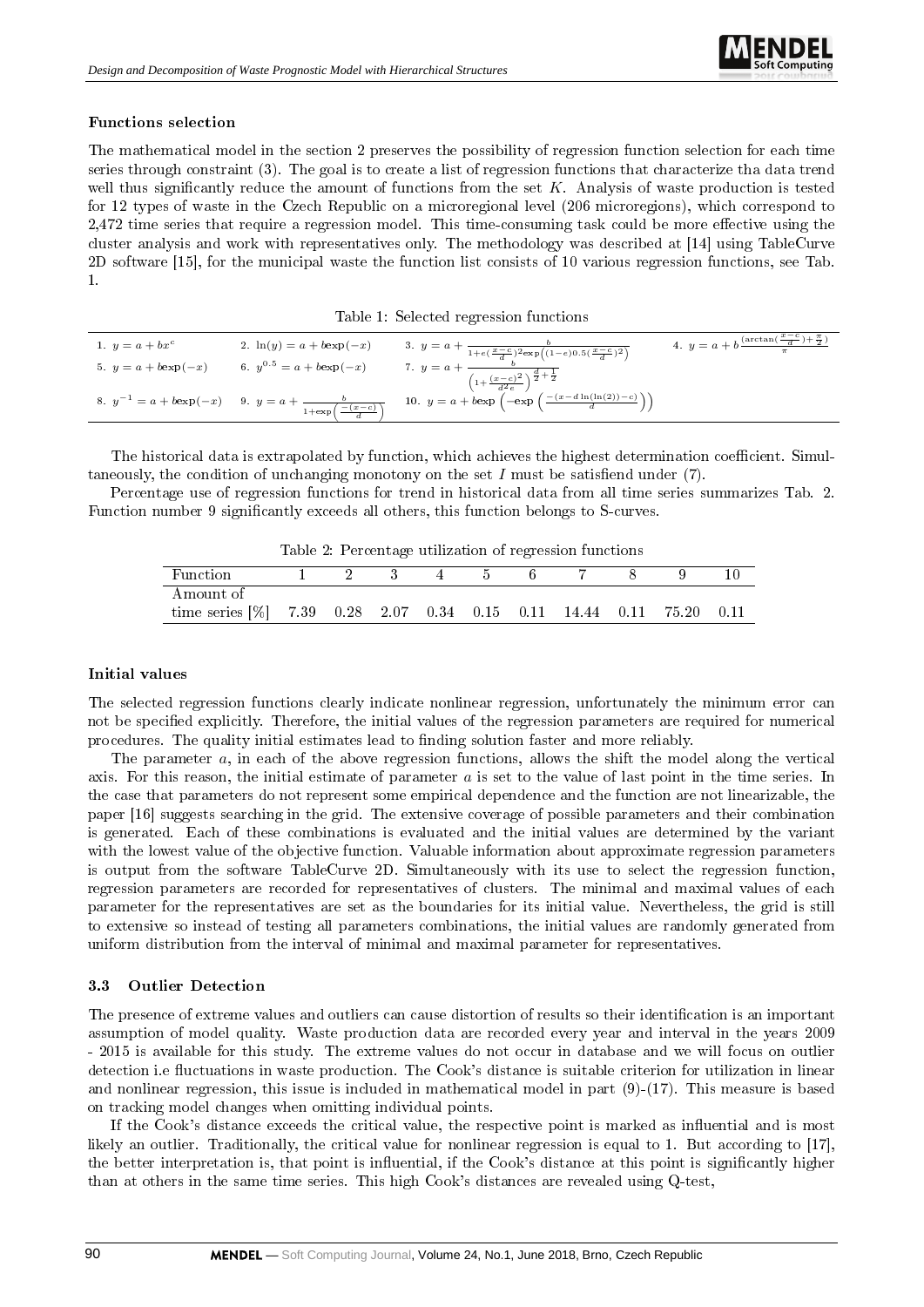

$$
Q_n = \frac{x_n - x_{n-1}}{x_n - x_1},\tag{25}
$$

where  $x_i$  are sorted elements of the tested set  $x_1 < x_2 < \ldots < x_n$ . If  $Q_n$  exceeds tabulated critical value  $\overline{Q}_{n,\alpha}$  on the level of significance  $\alpha$ , this point of the respective time series is outlier. Attention should be paid to the marginal points of the time series, which

often have a high impact on the shape of the model. The Cook's distance for this point overcomes others, as Fig. 2 shows, even though it is not outlier. A total of  $25.41\%$  starting points of time series are marked as influential points and 15.76 % of end points. Omitting these points is not in the interest of prognosis, because it could lose information about the trend. Therefore, the distance at these points is supplemented by a residue analysis. The value is suspicious of remoteness, if the residue is significantly greater than the others in the same time serie. Assuming a normal distribution of residues  $\hat{\epsilon}_i, \hat{\epsilon}_i \sim N(0, \sigma^2), 95$  % of these residues lie in the interval  $(-2\sigma, 2\sigma)$ . If the residue at the marginal point is outside this interval, and simultaneously the residue at the marginal point is outside this interval, and simultaneously the point is marked by Cook's distance, it is deleted as an outlier. For internal time series points, outlier identification is left only for Cook's distance that works well here.

Based on the Cook's distance, which is covered by residue analysis in the marginal values, the proposed methodology deletes 4.80 % points from all available data. There in no need to delete any of the points in 66.93 % of time series, for the remaining time series, one or two outliers are identified.



Figure 2: Cook's distance for waste production data

#### 3.4 Resulting Model and Final Balance

In case a deletion of outlier, the trend model is determined again without the values being removed, as a constraint (21). The last step of the methodology described in the Fig. 1 is the balance using tool Justine [12]. Thus the consistency of the predicted value in the chosen year with respect to the hierarchical structure of the data is guaranteed. The constraints (23) and (24) include this balance in the mathematical model.

#### 4 Results

The computation in the form of decomposition (section 3) is implemented in the system GAMS (The General Algebraic Modeling System). The forecast of municipal waste, whose outputs are summed up in this chapter, arises for three re-generated scenarios of initial estimates. The Tab. 3 summarizes the task in terms of time requirement and amount of variables. <sup>1</sup>

| Table of Characterheies of the approach in terms of imprementation |                               |                                  |              |  |  |
|--------------------------------------------------------------------|-------------------------------|----------------------------------|--------------|--|--|
|                                                                    | Number of tasks nonlin. prog. | Total amount of regr. parameters | Duration (h) |  |  |
| Function selection                                                 | 79,560                        | 262,548                          | 19.81        |  |  |
| <b>Outliers</b>                                                    | 55,692                        | 32,538                           | 13.86        |  |  |
| Resulting model                                                    | 3.054                         | 12.645                           | 0.76         |  |  |

Table 3: Characteristics of the approach in terms of implementation

Solving a mathematical model in the form of decomposition certainly leads to an error in the calculations we make in this approach. For the part dedicated to aggregation, this deviation is not significant, because the set of all possible aggregation is limited to cases that produce the highest quality data. A similar situation occurs in the analysis of the trend, the set of regression functions is narrowed to the best data model. The using of cluster analysis can cause errors because the regression functions are selected for cluster representatives. Identification of outliers for global problem and decomposed form has the same principle. Another deviation from global model is in the part of Justine balance. In the case of complete model, this balance is in the trend modeling phase and the model is directly affected by this balance. A quantification of errors caused by the application of a decomposed task is the subject of further development.

<sup>1</sup>Computations were realized on the computer with Microsoft Windows 10 Home 64-bit, Intel(R)Core(TM)i7-5500U CPU @2.40GHz 2.40 GHz, 8 GB of RAM.